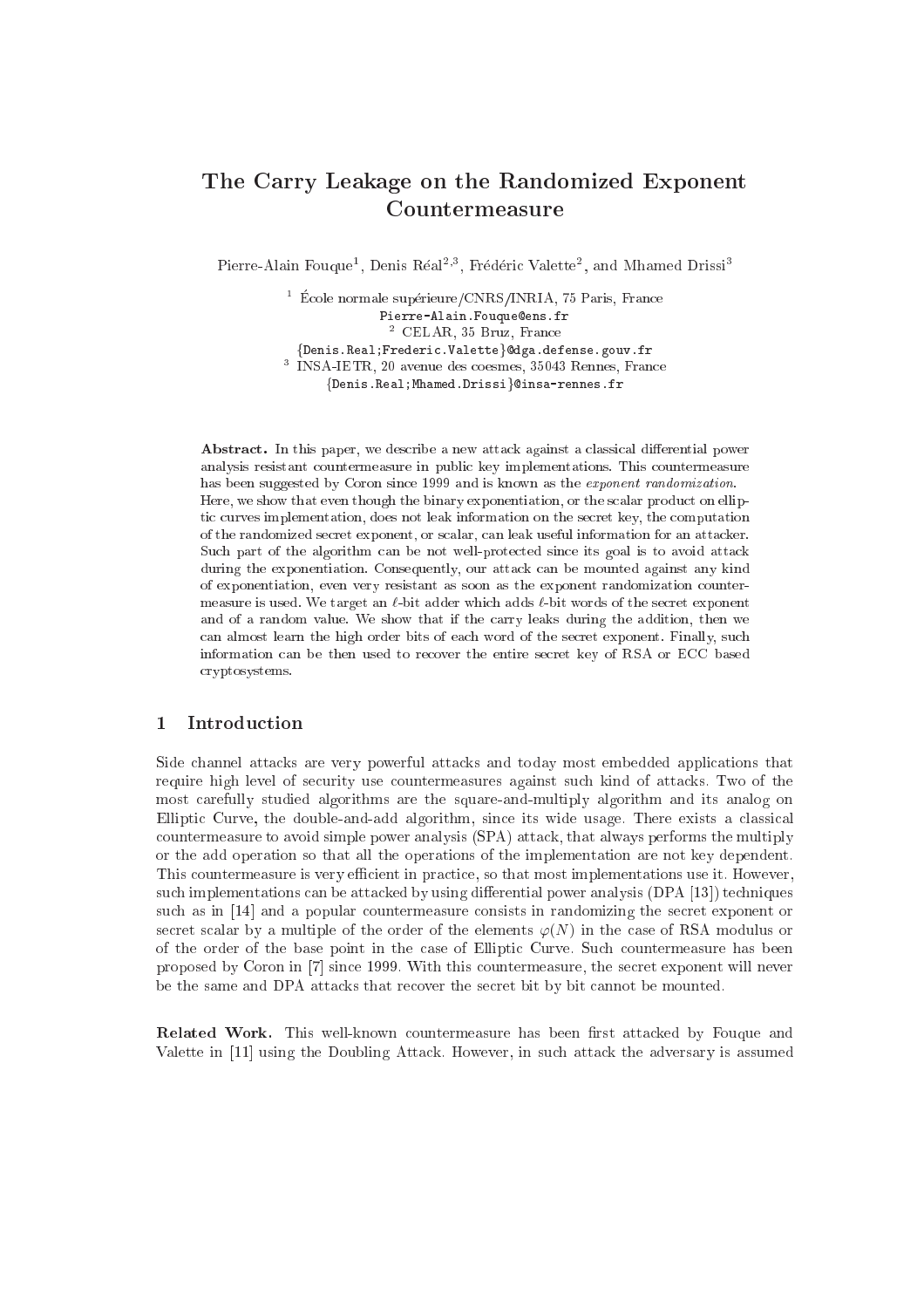to be able to send many times the same message and that no randomization of the message is performed before the exponentiation. Here, our atta
k avoids these two drawba
ks sin
e the atta
k does not need the knowledge of the message.

In  $[10]$ , Fouque *et al.* show that if Coron's countermeasure is used with some windowing exponentiation algorithms and a small public key e, then a simple SPA followed by a very clever attack can recover the secret key d and  $\varphi(N)$  in the same time. In [10], the implementation is not protected against SPA attacks since the classical SPA attack does not work on the windowing algorithms. In this work, the authors have to solve a problem similar of that whi
h we try to solve here, namely, recovering the secret d in RSA, knowing some non-consecutive bits of d. Indeed, side channel technique allows Fouque et al. to learn some key bits of many randomized exponents of the form  $d_j = d + \lambda_j \varphi(N)$ , for many  $\lambda_j$  in a small set, the set of 20-bit or 32-bit integers in typi
al implementations.

Recovering secret RSA key knowing some bits of d is an old problem starting from the pionerring work of Boneh, Durfee and Frankel in [2] since 1998. However, the techniques used in Boneh et al.'s paper are based on Coppersmith's lattice algorithm  $[5, 6]$  that works well when the bits are *consecutive*. Later, other attacks such as  $[9, 1]$  have been proposed on RSA, but no one except [10] targets the case when bits are non consecutive.

In the Elliptic Curve case, the problem of recovering secret scalar when nonconsecutive bits are known has also been studied. The Baby Step Giant Step algorithm an always be used, however reducing the memory requirement is not always possible as with Pollard algorithm or the lambda method,  $a.k.a.$  the kangoroo algorithm in [19,15]. However, Stinson describes an algorithm due to Coppersmith in  $[18]$  that can be used to reduce the memory requirement. A similar algorithm has been devised by Coron et al. in  $[8]$  for RSA modulus. However, the missing bits must not be too numerous sin
e the method is based on the birthday paradox and memory and time requirements are almost in the square root or fourth root of the number of missing bits.

**Our Results.** In this paper, we show that the exponent randomization countermeasure can be attacked very efficiently and the whole secret key can be recovered. The main novelty of the attack is to target the computation of the randomization itself  $d_i = d + \lambda_i \cdot \varphi(N)$  in case of an RSA modulus and not the exponentiation  $x \mapsto x^{d_j}$  mod N. In the addition of a random value with a fix and secret one, the targeted operation is the sum of the secret scalar with a random number, a random multiple of the order of the base point  $P$ . Seifert in [17] and Brier *et al.* in [3] have also studied attacks on other part of the algorithm, on some public information for example. Here, our atta
k is less invasive sin
e we do not hange parameters and we only record some electromagnetic radiations. Finally, this attack is very efficient since it works against very secure or even "provably-secure" exponentiation that uses the exponent randomization since the side channel leakage comes from the countermeasure and not from the exponentiation algorithm.

We show that when the secret exponent, or scalar, and the randomization are cut into  $\ell$ -bit word, then the carries of the adder can leak and such information can be used to guess the high order bits of each  $\ell$ -bit word of the secret with a good precision. Then to recover the whole secret key, either the number of missing bits is small enough so that a classical baby step giant step method could be used or other techniques are required to find the other bits. In the case of RSA keys or large ECC keys, the idea consists in recovering the randomized value  $\lambda_i$  using the known bits of the order. Once the  $\lambda_j$ 's are known, the addition or the exponentiation are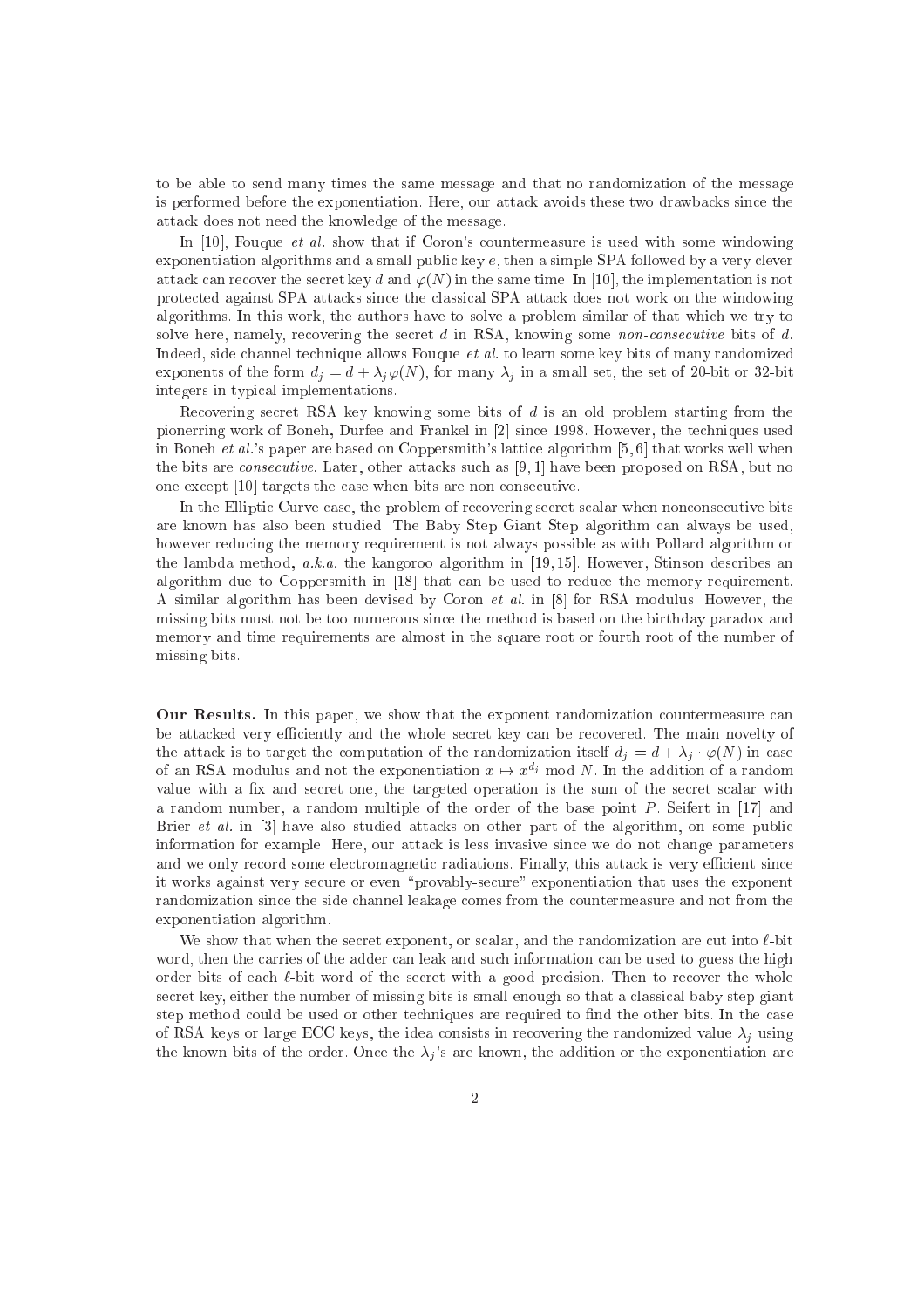unprotected against classical DPA attacks such as address-bit DPA [12] or Correlation Power Analysis  $(CPA)$  attack [4].

Organization of the paper. The principle of the attack is presented in section 2. Then, in section 3, we theoretically explain how the knowledge of the number of carries allows us to guess the high order bits of ea
h word of the se
ret key. In se
tion 4, we show that the internal carries of the full addition involved in the masking process can be observed by SCA. Finally, in section 5 we describe the attacks against classical implementations of RSA and ECC to retrieve the whole se
ret key.

# 2 The Attack Principle

The idea of the attack is to target the countermeasure operation and not the exponentiation or s
alar produ
t operation. The former operation is usually not well prote
ted sin
e it is used to protect the latter one. So, in the sequel, we assume that the exponentiation is protected against SPA by using the square-and-multiply always algorithm and against DPA atta
k by using randomization of the message even with unknown blinding and the randomization of the exponent.

#### $2.1$ The Secret Randomization Countermeasure

It is well-known that randomizing d with  $d_j = d + \lambda_j \varphi(N)$  for RSA and  $d_j = d + \lambda_j \# \mathcal{E}$ for ECC leads to the same results. Furthermore, if  $\lambda_j$  is different at each execution of the algorithm, classical DPA attacks which retrieve the secret bit by bit become ineffective. Such a ountermeasure is known as the exponent randomization. Fig. 1 des
ribes this te
hnique for RSA and ECC.

> - Inputs: a message M for RSA (resp. a point P of a curve  $\mathcal E$  for ECC), a word size in bits  $\mu$ , an exponent d, a modulus N (resp.  $\theta = \theta$ utput:  $M^d$  mod N for RSA (resp. d  $\theta$  for ECC) 1. Take a  $\mu$ -bit random integer  $\lambda_i$ 2. Compute  $d_i = d + \lambda_i \varphi(N)$  (resp.  $d_i = d + \lambda_i \# \mathcal{E}$ ) 3. Return SCA protected exponentiation  $M^{d_j}$  mod N (resp.  $d_j \cdot P$ )

Fig. 1. The Private Exponent Randomization for RSA (resp. ECC)

#### 2.2 The Sket
h of the Atta
k

If someone adds random integers  $R_i$  to a fixed integer S, the probability over the different values of  $R_i$  to observe a carry flag only depends on S. Indeed, on 8-bit integers, random addition with the fixed value  $0xFF$  is more likely to raise a carry flag than with the fixed integer  $0x01$ .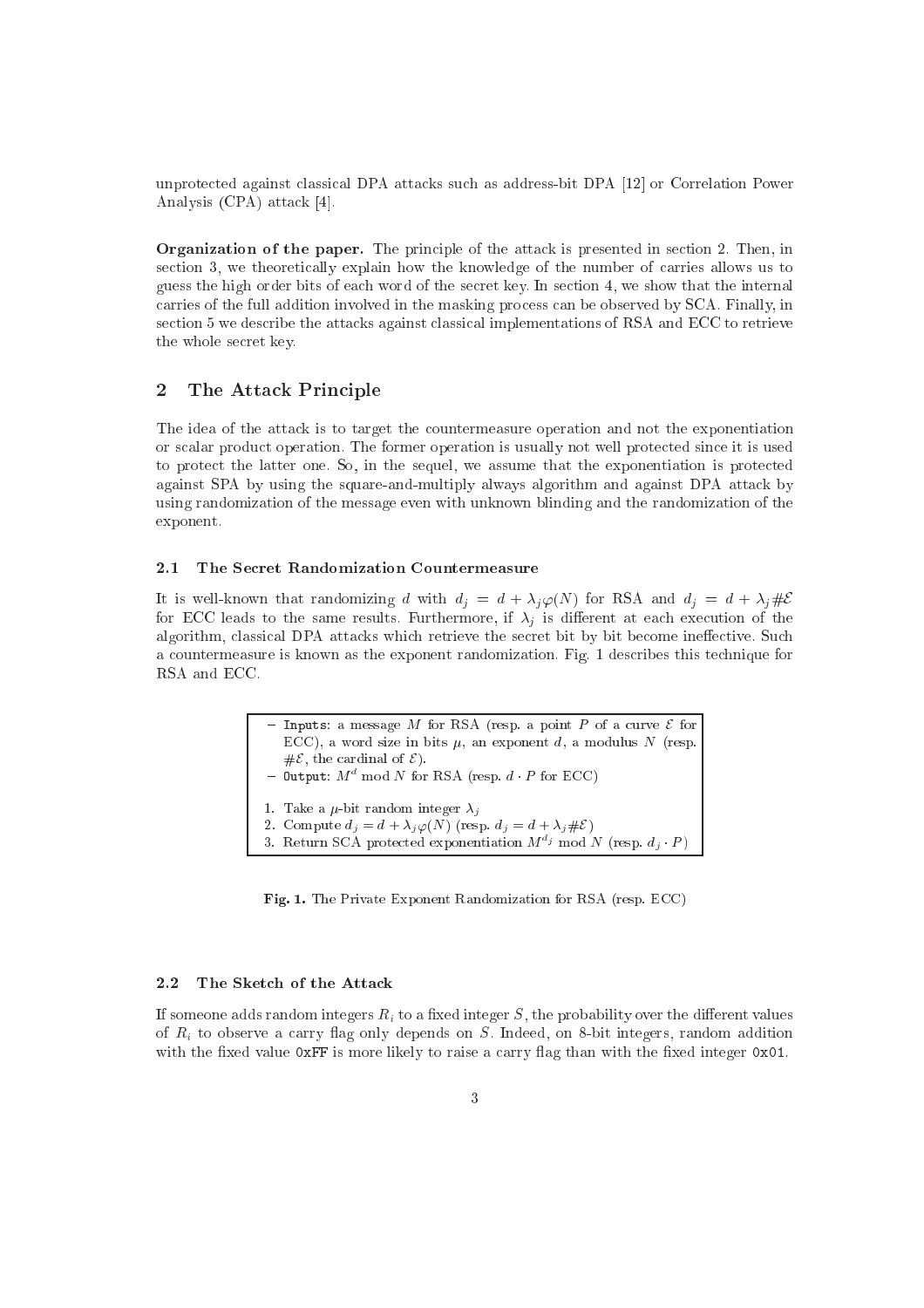Integers are often too large to be added through a digital circuit. The operands are usually broken into  $\ell$ -bit words and the full addition function is splitted into  $\ell$ -bit additions. An  $\ell$ -bit addition is the sum of two  $\ell$ -bit integers. A carry flag is raised for a buffer overflow, *i.e.* when the  $\ell$ -bit sum is larger or equal to  $2^{\ell}$ .

These carry flags raised during the full addition can be observed by side channel analysis. An attacker who observes a device for many secret randomizations can use the carry flag as a source of information to retrieve the secret RSA or ECC exponent. Our attack uses two stages: the side channel analysis to obtain information on the secret and the cryptographic attack which uses the information to recover the entire secret key.

## 2.3 The Exponent Randomization Ripple Carry Addition

This subsection describes the notations used in the rest of the paper. The attacker performs m exponent randomizations and j denotes the indice of the randomization from 0 to  $m-1$ .



Fig. 2. <sup>j</sup> th Exponent randomization

The addition function used for the exponent randomization is assumed to be designed as a k-word ripple carry addition. The two operands of the addition are broken in  $k \ell$ -bit words with  $\ell = 8$ , 16 or 32. The full addition is then performed word by word using a  $\ell$ -bit adder which takes as input two  $\ell$ -bit operands and a carry-in and outputs the sum and the carryout. The ripple strategy onsists in haining the arry-out and the arry-in together. Let i be the word indice from 0 to  $k-1$ . The private exponent and the mask are denoted by d and  $A^{(j)} = \lambda_j \varphi(N)$  for RSA and  $A^{(j)} = \lambda_j \# \mathcal{E}$  for ECC. The carry flag raised during the i<sup>th</sup>  $\ell$ -bit addition for the  $j<sup>th</sup>$  randomization is  $c<sub>i</sub><sup>(J)</sup>$  and  $C<sub>i</sub>$  is the sum of the carry flags raised during the m exponent randomizations,  $C_i = \sum_{j=0}^{m-1} c_i^{(j)}$ . The principle of the ripple adder for the  $j^{th}$ exponent randomization is des
ribed in Fig. 2 and the notations are the following:

 $\ell$ : The atomic adder size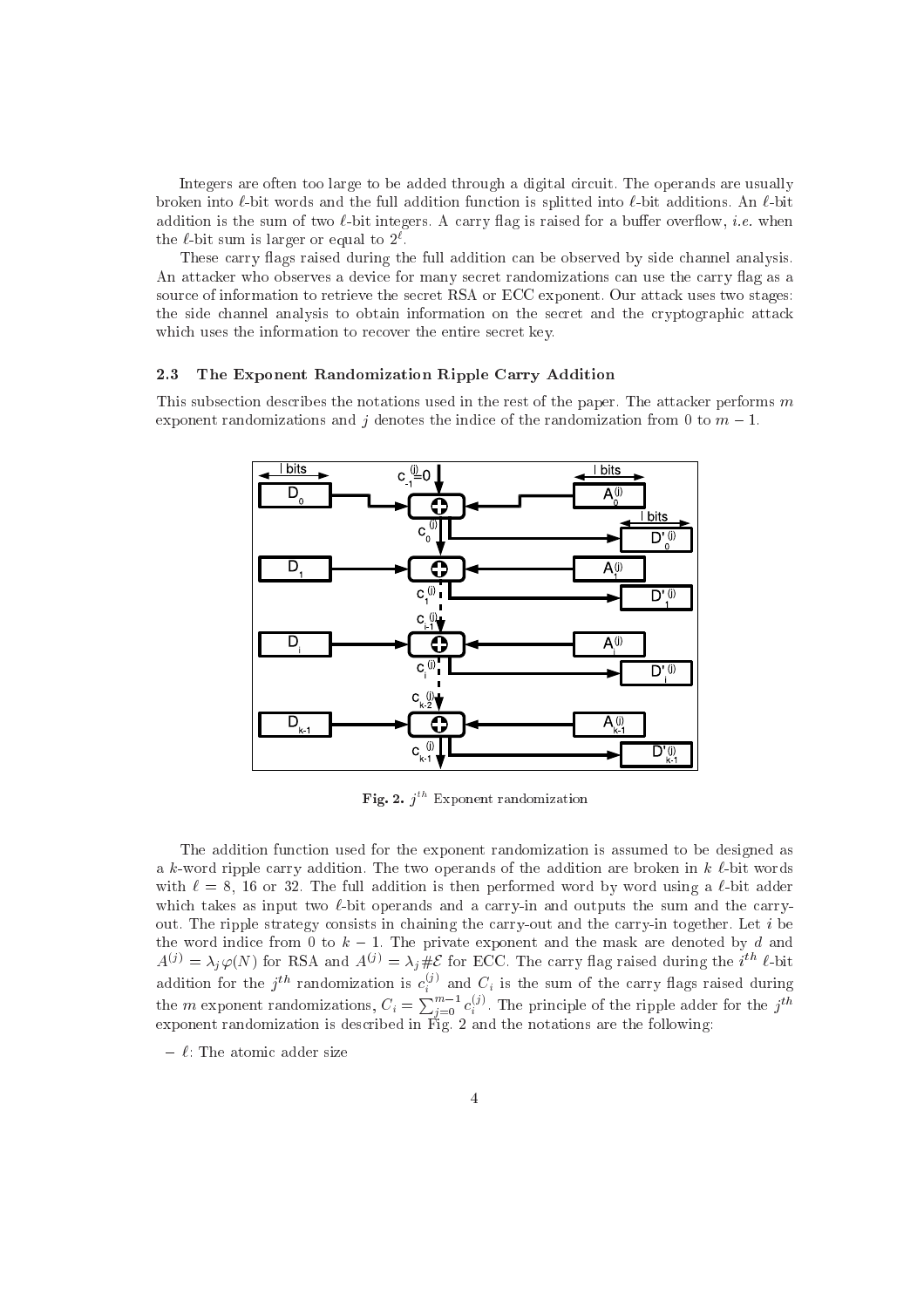- $k$ : The number of words.
- $m$ : The number of exponent randomizations observed.
- 
- d: The private exponent  $d = \sum_{i=0}^{k-1} D_i 2^{\ell \cdot i}$ .<br>  $d' = \sum_{i=0}^{k-1} D'_i 2^{\ell \cdot i}$ .<br>  $A^{(j)}$ : The j<sup>th</sup> mask  $A^{(j)} = \sum_{i=0}^{k-1} a_i^{(j)} 2^{\ell \cdot i}$ .
- 
- $-e^{i\theta}$ : The carry involved in the addition of the  $i^{th}$  l-bit word:
	- $-c_{-1}^{(j)}=0$  (no initial carry.)
	- $\{-c_i^{(j)}=1 \text{ if } D_i+a_i^{(j)}+c_{i-1}^{(j)}\geq 2^{\ell} \text{ with } 0\leq i < k \text{ and } c_i^{(j)}=0 \text{ otherwise.} \}$
- $C_i$ : The number of carries in the addition of the *i*<sup>th</sup>  $\ell$ -bit word:  $C_i = \sum_{i=0}^{m-1} c_i^{(j)}$

#### The Exponent Randomization Attack 3

The exponent randomization consists in summing the private exponent with a mask. To do so, both exponent and mask are divided into k  $\ell$ -bit words. In this section, we assumed that the attacker can observe or deduce the number  $C_i$  of carries involved on the  $i^{th}$   $\ell$ -bit addition in the  $m$  exponent randomizations. In the next section, we show that such information can be observed by using side hannel atta
k.

In the following, we assume that the randomization  $\lambda_j\varphi(N)$  (or  $\lambda_j\#\mathcal{E}$ ) are uniformly distributed values. Even though such an assumption is not correct, we can assume that it is locally correct. For each word of  $\lambda_i \varphi(N)$ , we can assume this property since the number of curves needed is less than the  $2^{32}$  values of the  $\lambda_j$ 's and the multiplication has the property to quickly spread the random values of the  $\lambda_j$ s into all words of  $\lambda_j \varphi(N)$  except maybe the first and last words.

Probability of Guessing a Word given the Number of Carries. The attacker has to guess the  $i^{th}$  word of the secret exponent knowing the number of carries involved during the  $m$  randomizations. Theorem 1 gives us the probability of a correct guess of the probability distribution of guessing the  $i^{th}$  word of the secret knowing the number  $C_i$  of carry flags involved in its making is given by Eq. 1.

**Theorem 1.** The probability distribution of quessing the i<sup>th</sup> word of the secret knowing  $C_i$  the number of arries ags involved in the m randomizations is

$$
\Pr(D_i = n | C_i = q) = \frac{(n/2^{\ell})^q (1 - n/2^{\ell})^{m-q}}{\sum_{\alpha=0}^{2^{\ell}-1} (\alpha/2^{\ell})^q (1 - \alpha/2^{\ell})^{m-q}}
$$
(1)

*Proof.* First, we compute the probability distribution of the first  $\ell$ -bit word  $D_0$  of the secret exponent given the number of carries  $C_0$  involved with a  $\ell$ -bit adder implementation during m randomizations, *i.e.* we prove the above formula for  $i = 0$ . Then, we use an induction on i to prove the theorem for all values i.

During a *single* randomization, the probability  $Pr(C_0 = 1|D_0 = n)$  of observing one carry for the first word is  $n/2^{\ell}$ . Indeed, let a given mask  $A^{j}$ , a given secret d, and their first  $\ell$ -bit words are respectively  $a_0^j$  and  $D_0$ . These words can take  $2^{\ell}$  different values with the same probability. The value  $D_0$  is fixed while  $a_0^j$  is purely random, thus:  $Pr(C_0 = 1|D_0 = n) = Pr(n + a_0^j >$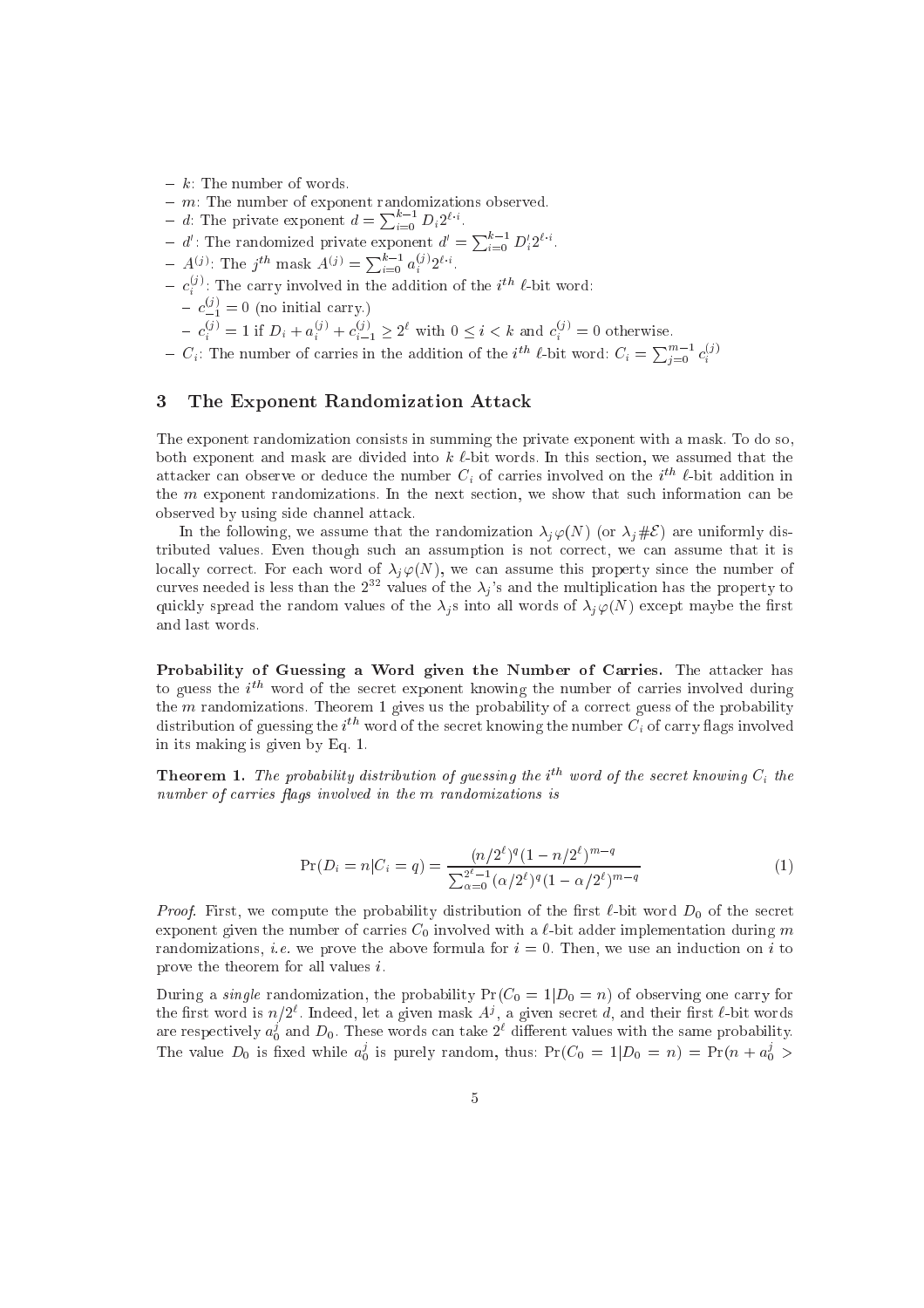$2^i-1$ ) =  $Pr(a_0^i > 2^i - n - 1)$ . Then a carry is observed when  $a_0^i$  takes one of the n values larger than or equal to  $2^\circ = n$  and smaller than or equal to  $2^\circ = 1$ . Therefore:

$$
Pr(C_0 = 1 | D_0 = n) = n/2^{\ell}
$$
\n(2)

Now, we compute the probability distribution  $Pr(D_0 = n \cap C_0 = q)$  using the definition of the conditional probability:  $Pr(D_0 = n \cap C_0 = q) = Pr(C_0 = q | D_0 = n)$ . Pr $(D_0 = n)$ . Since there exist  $\binom{m}{a}$  possible cases where q carries are observed during m randomizations. Therefore:

 $\sim$ 

$$
Pr(D_0 = n \cap C_0 = q) = \left[ \binom{m}{q} Pr(C_0 = 1 | D_0 = n)^q (1 - Pr(C_0 = 1 | D_0 = n))^{m-q} \right] \cdot (1/2^{\ell})
$$
 (3)

Then, we need to compute the probability distribution of the event  $C_0 = q$ . Since, the secret  $D_0$  can take  $2^t$  different values, we can thus compute the probability by summing on all value of  $D_0$  as follows:  $Pr(C_0 = q) = \sum_{\alpha=0}^{2^{\ell}-1} Pr(C_0 = q \cap D_0 = \alpha)$  and using (3), we get:

$$
\Pr(C_0 = q) = \frac{1}{2^{\ell}} \cdot {m \choose q} \sum_{\alpha=0}^{2^{\ell}-1} (\alpha/2^{\ell})^q (1 - \alpha/2^{\ell})^{m-q}
$$
(4)

Finally, we compute the probability distribution  $Pr(D_0 = n | C_0 = q)$  by using (3) and (4):

$$
\Pr(D_0 = n | C_0 = q) = \frac{(n/2^{\ell})^q (1 - n/2^{\ell})^{m-q}}{\sum_{\alpha=0}^{2^{\ell}-1} (\alpha/2^{\ell})^q (1 - \alpha/2^{\ell})^{m-q}}
$$
(5)

Now, we prove theorem (1) for  $i > 0$ . For the  $j<sup>th</sup>$  randomization, the  $(i + 1)<sup>th</sup>$  addition carry  $c'_{i+1}$  does not only depend on the value of  $D_{i+1} + a'_{i+1}$  but also on the  $i^{th}$  addition carry  $c'_{i}$ . More precisely, the  $(i + 1)^{th}$  addition carry does not depend on the  $i^{th}$  addition carry except if  $D_{i+1}^j + a_{i+1}^j = 2^{\ell} - 1$ . Then, as  $D_{i+1}$  is fixed,  $c_{i+1}^j$  depends on  $c_i^j$  one time out of  $2^{\ell}$ . If we o this fa
t, then equation (5) an be generalized to:

$$
\Pr(D_{i+1} = n | C_{i+1} = q) = \frac{(n/2^{\ell})^q (1 - n/2^{\ell})^{m-q}}{\sum_{\alpha=0}^{2^{\ell}-1} (\alpha/2^{\ell})^q (1 - \alpha/2^{\ell})^{m-q}}
$$
(6)

$$
\Box
$$

Even if this function is discrete, the probability distribution of the random variable  $D_i/2^i$ knowing  $C_i$  can be approximated as the Beta distribution  $\beta(q+1, m-q+1)$ . This approximation is detailed in Appendix B and Fig. 3 represents the evolution of the probability distribution  $according to the number  $m$  of experiments.$ 

The probability distribution shape tends to zero ex
ept on a lobe whi
h is maximal for  $|q \cdot (2^{\ell}+1)/m|$  or  $|q \cdot (2^{\ell}+1)/m|$ . The attacker can then take a decision. The most probable of these two words is defined as the secret estimate  $D_i$ . The attacker's probability to take the right decision, *i.e.* the probability of  $D_i = n$ , increases with m. The worst case, *i.e.* when the probability of  $D_i = n$  is the lowest, is for  $m = 2q$  leading to  $D_i = 2^{\ell-1}$ .

Furthermore, instead of choosing one single word, the attacker can select the most probable words that could match to the secret. He owns then not anymore one estimate but a set of estimates. He can then accumulate the different probabilities, meaning he tries to guess part of the secret instead of the whole secret itself. This strategy can be very efficient. Indeed, just a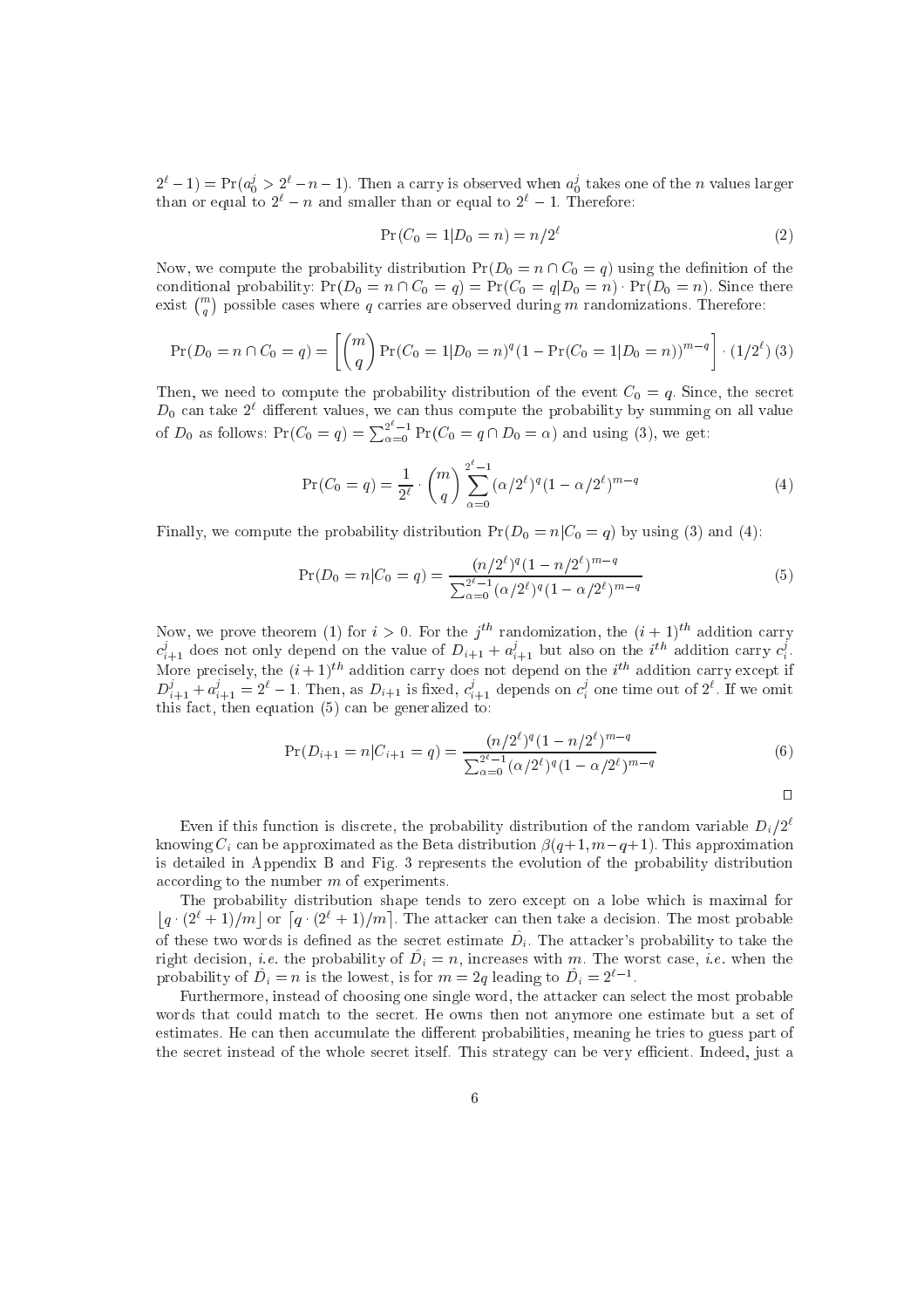

Fig. 3. Probability Distribution of  $D|C$  According to the Number of Experiments with  $\ell = 8$  and  $\ell = 16$ 

few words achieve a non negligible probability, the other ones having a probability close to 0. This strategy consists then in using cumulative properties instead of the density properties.

This gain can be illustrated through an example: an attacker observes 10,000 exponent randomizations and observes 1,250 carries on a 8-bit adder. What can he deduce? The probability that  $0x20$  is the secret word is 0.47. But the probability that  $0x1F$  or  $0x20$  is the secret word increases to 0.7. Cumulating 4 words  $(0x1E,0x1F,0x200x21)$  leads to a probability of success higher than 0.99. In the worst case,  $m = 2q$ , the variance of  $\beta(m/2 + 1, m/2 + 1)$  is  $\sigma^2 = 1/4(m + 3)$  [16]. Then, the number of estimates to accumulate for reaching a success probability of at least 0.99 is proportional with  $2^{\ell}/\sqrt{m}$  by using Chebyshev bound. We verified experimentally this result: for 10,000 exponent randomizations, 4 estimates are needed for getting a probability of 0.99 when  $q = 5,000$  and  $\ell = 8$ .

#### $\overline{\mathbf{4}}$ 4 The Exponent Randomization SCA

In this section, we show that the value  $C_i$  can be learned by the adversary. The target of our side hannel atta
k is the arry-out of the atomi adder. We have tested its feasibility by simulating a 160-bit masking on the ProASIC  $3/E$  starter kit from Actel which is a FPGA development kit. We have designed a full ripple addition fun
tion with a 32-bit adder. In appendix A, we give some information on
erning addition design.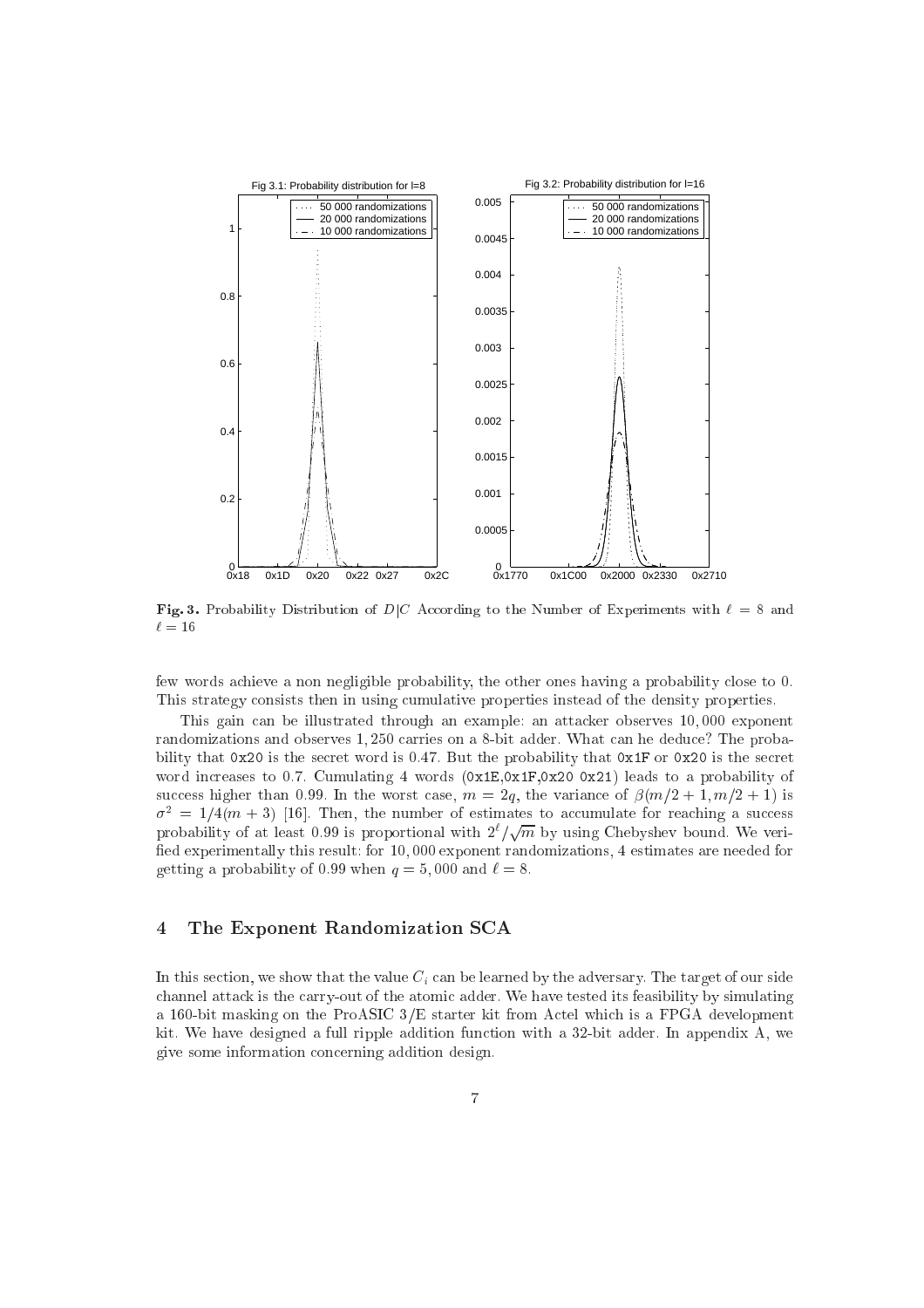#### $4.1$ The Location and Profiling Stages

The SCA feasibility is demonstrated with EMA techniques, studying the electromagnetic side channel. Radiation is measured in the near field zone using a small loop probe sensitive to the horizontal magnetic field. The used test bench is represented on Fig. 4. The two operands are randomly chosen to localise in space the adder on the chip and time slot where the addition is performed during the implementation. The carry flag can then be localised more sharply by using a DPA atta
k.



Fig. 4. EM Test Ben
h

In order to build the  $j<sup>th</sup>$  160-bit mask used for the  $j<sup>th</sup>$  exponent randomization, the random generator of the FPGA is used. The 32-bit addition is performed in two stages: the loading stage (the new operands of the adder are loaded) and the addition stage (the add instru
tion is exe
uted).

#### 4.2 The Attacking Stage

The 160-bit secret d is split in 5 32-bit words. Then, it is randomized m times and the average EMA trace  $\Gamma_m$  is computed. From the profiling stage, we can locate on  $\Gamma_m$  the carry contribution for each word  $D_i$ . This contribution is noise free. Indeed, the noise is assumed to be zero-mean. It is close to zero with m large enough. For each word  $D_i$ , the corresponding carry contribution is expected to be proportional with the carry probability. The number of carry flags raised during the  $m$  masking operations can be then deduced according to the previous section.

The previous statements are illustrated on a concrete case. We performed 1000 masking operations. The least significant bits  $(LSB)$  of each word  $D_i$  are chosen randomly, the probability to have a carry depends then only on the most significant bits (MSB) of  $D_i$ . Thus, we build d such as:

- $-D_0$ =0x00FC3478: the expected carry probability is around 0
- $-D_1=0x40FE56AC$ : the expected carry probability is around 63/256
- $= D_2 = 0x804890BD$ : the expected carry probability is around 127/256
- $= D_3 = 0 \times 0$ COC2A4C8: the expected carry probability is around 200/256
- $-D_4$ =0xFF98ACBF: the expected carry probability is around 255/256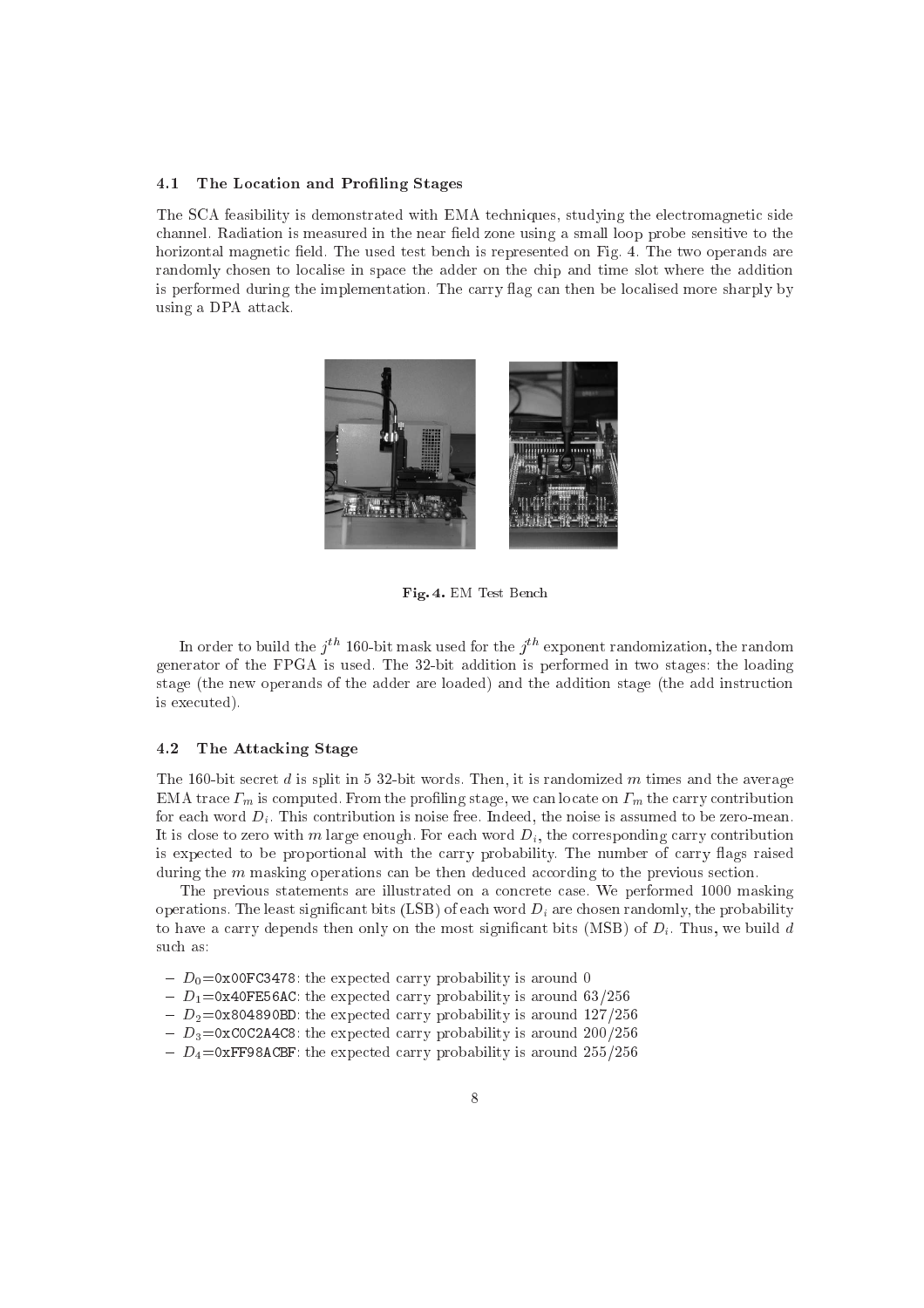Fig. 5 shows  $\Gamma_{1000}$  where the contribution of the masking of  $D_0$  is subtracted. To do so, an extra loading is made with  $D_0$  parameters but the addition is not performed: this yields the hara
teristi of the unrelated instru
tions.



Fig. 5. Average Trace  $\Gamma_{1000}$  where the contribution of the masking of  $D_0$  is subtracted

For a given word of d, the expe
ted arry probability and the arry radiation are proportional as it is shown in Tab. 1. The relative amplitude difference between two consecutive maskings is  $5\mu$ V.

|             | Masking Absolute Amplitude Relative Amplitude |                   |
|-------------|-----------------------------------------------|-------------------|
| $D_0 - D_0$ | $0.012 \text{mV}$                             | 0mV               |
| $D_1 - D_0$ | $0.031 \text{mV}$                             | 0.019mV           |
| $D_2 - D_0$ | $0.036 \text{mV}$                             | $0.024 \text{mV}$ |
| $D_3 - D_0$ | $0.043 \text{mV}$                             | $0.031 \text{mV}$ |
| $D_0$       | 0.049mV                                       | $0.037 \text{mV}$ |

Table 1. Absolute and relative contributions of the carry on  $\Gamma_{1000}$ 

## 4.3 Results and Con
lusion

For a ripple carry addition, the attacker can have access to the information  $C_i$  even in the presence of noise. If the addition function has been designed another way, we claim that the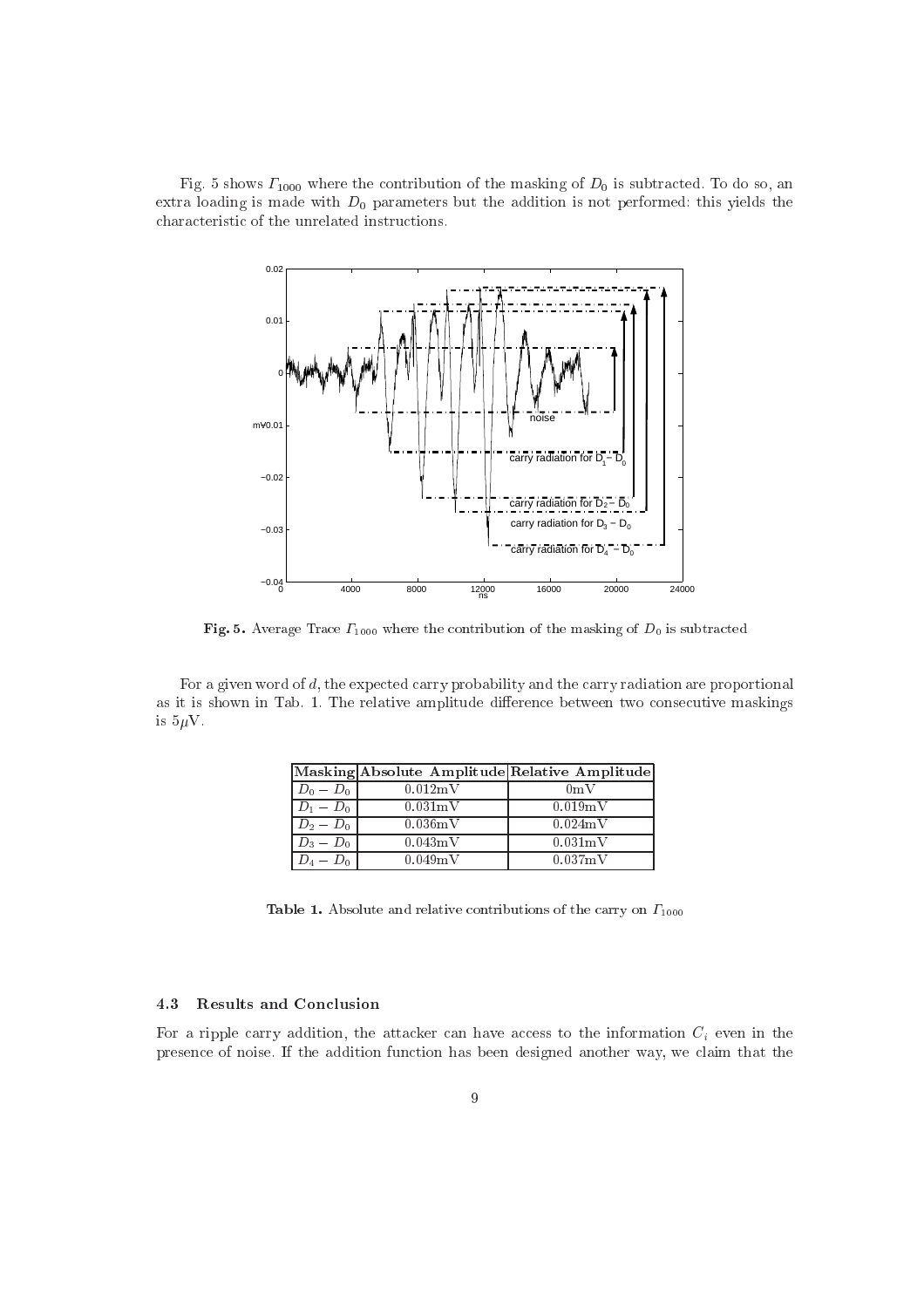attacker has access to the same amount of information. Indeed, the computational cost of the carry-out of a  $\ell$ -bit adder depends on the way it is built. The more the carry-out is complex to obtain, the more its omputation osts power and the more it leaks with the side hannel. The ripple arry adder is the adder whose arry-out is the lowest side hannel available. Indeed, it needs 2 OR and 3 AND while the arry-out of a 4-bit look-ahead adder osts 10 OR and 4 AND as it is stated in Appendix A.

Furthermore, independently of the addition design, it takes into account word adder whose operands are a word of the private exponent and the orresponding word of the mask: the unique difference is the carry-in treatment. However this difference is negligible: as  $D_i$  is fixed, the arry-out of the word adder depends one time out 2` on the arry-in. Then, irrespe
tive of the addition function used, we assume that the multiple bits adder takes into account a carry-in equals to zero.

## 5 Recovering the Entire Secret Keys

In this section, we present two ways to use the information extracted by the side channel measurements. The first technique consists in finding enough bits with the carry leakage to be able to realize a kind of exhaustive search of the secret by using the baby step-giant step method. The second technique consists in combining two side channel attacks to retrieve the entire secret key. Both attacks are complementary as their efficiency depends on the size of the key and on the size of the registers. Some examples are discussed in the last subsection.

#### 5.1 A Kind of Exhaustive Sear
h

We assume that the attacker performs  $m$  measurements of the exponent randomization of the secret d, stored in  $k \ell$ -bit words. In the previous analysis, he is able to reduce the number of possible values in each word of d. For each word, a fraction  $2^{\ell}/\sqrt{m}$  of the corresponding key word is possible (the probability the secret is in this set is then higher than 0.99) so the number of possible values for d will be  $(2^{\ell}/\sqrt{m})^k$ . If the attacker can reduce the set of possible values for d to a subset of size lower than  $2^{128}$ , we consider that he can find the whole secret exponent d with classical baby-step giant-step methods for a computational cost lower than  $2^{64}$ . We can note that this attack will be more efficient on shorter keys and smaller register such as elliptic curve implementations on 8-bit or 16-bit registers. So the computational cost of the attack is  $(2^{\ell}/\sqrt{m})^{k/2}$ .

### 5.2 The Combined Atta
k

The other solution uses the carry leakage information to find partial information on  $d$  which will be used to find for each masking operation  $d_j = d + \lambda_j \times \varphi(N)$  (or  $d_j = d + \lambda_j \times \#\mathcal{E}$ ) the random value  $\lambda_j$ . Once sufficiently many  $\lambda_j$ 's are known, a classical DPA attack can be mounted either on the masking operation or directly on the exponentiation to retrieve the missing bits of  $d$ . In fact, the knowledge of  $\lambda_i$  will unprotect the exponentiation against classical attacks such as an address bit DPA whi
h does not need to know the value of the message. We will see in the following that the success of this attack depends more on the size of key and on the size of  $\lambda$ than on the number of possible measurements.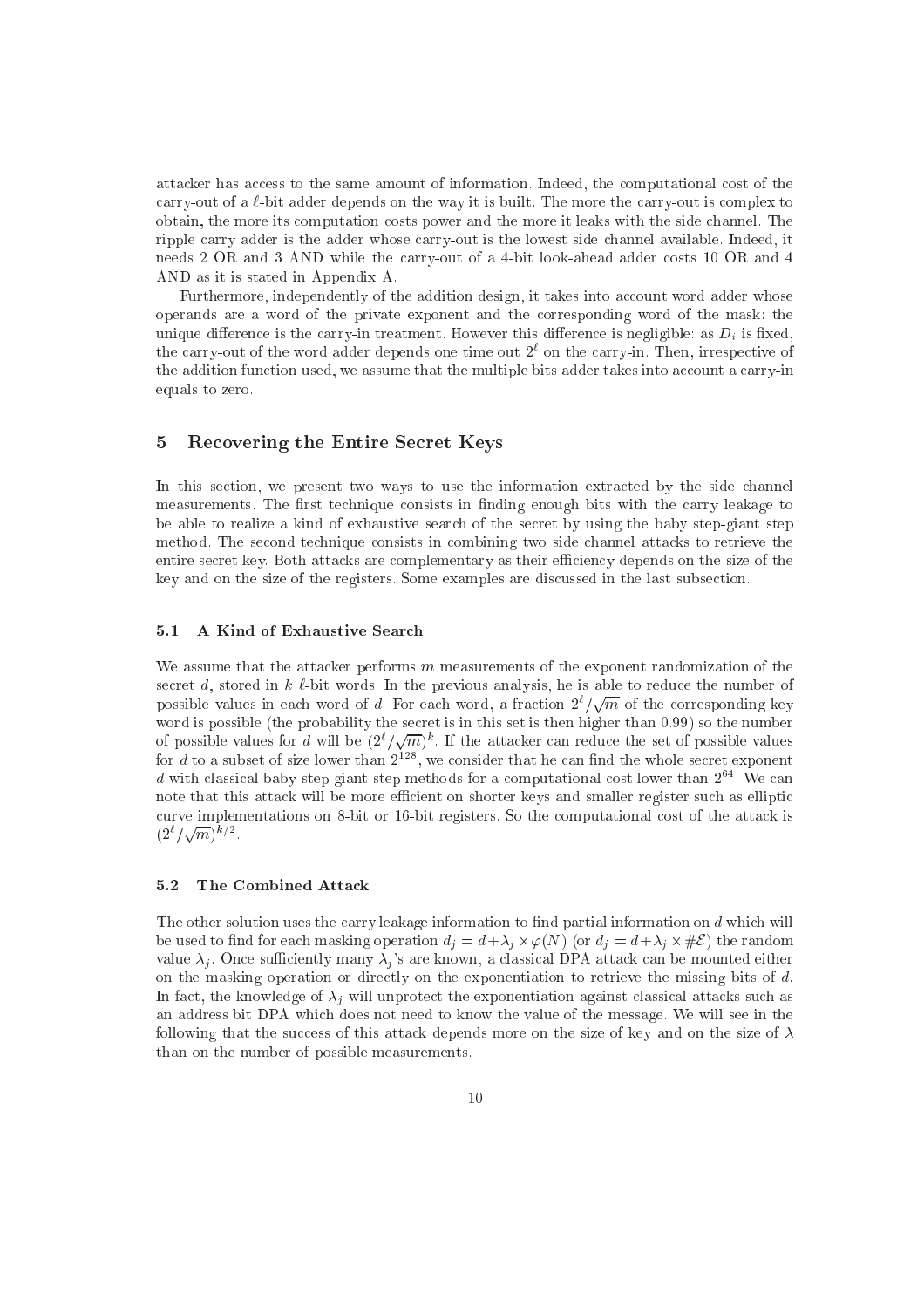Sketch of the attack. The attack can be divided into three steps:

- with m measurements, the attacker approximates the value  $D_i$  of each register with a precision of  $\sqrt{m}$ .
- $=$  with this approximation, he can try all possible values for  $\lambda$  and compute for the known bits of the order  $Ord = \varphi(N)$  or #E all the possible values for  $\lambda \times Ord$ . In case of RSA, only half of the bits are known as the most significant bits of  $\varphi(N)$  are equal to those of N, but in the discrete logarithm case, the order of the group is known so all the bits of  $Ord$  are known. With the approximation of d, the attacker can compute for each value  $\lambda$  the value of the carry of the  $i^{th}$  register. The carry at register i will be perfectly defined excepted when it comes from the unknown bits of  $D_i$  which can happen with probability  $1/\sqrt{m}$ . If the number of carries information is sufficient, each curve can be associated with a single value of  $\lambda$ . This will happen when the number of registers where the carry is known, is larger than the size of  $\lambda$ .
- with the m measurements and their associated value of  $\lambda$ , an address-bit DPA or CPA attack can be mounted to retrieve the value of  $d$ . If the attacker targets the masking operation or the address during the exponentiation, he will have to guess re
ursively the unknown bits of d and eventually, the unknown bits of  $\varphi(N)$  in case of RSA.

The number of measurements  $m$  is defined by the number of curves needed to complete an address bit DPA atta
k on the masking operation or on the exponentiation without the exponent masking protection. Usually, 10,000 curves are sufficient to mount such an attack but this depends on the noise level. With such a number of curves, the approximation of the value  $D_i$  of each register has a precision of 2<sup>6</sup>. If  $\lambda$  is a 32-bit long random value, the attacker needs the se
ret key to be stored on more than 32 registers in ase of dis
rete logarithm problem or more than 64 in case of RSA as only the most significant bits of  $\varphi(N)$  are known.

### 5.3 Results on RSA and ECC

In this section, we will present some applications of the previous attacks. The complexity in terms of measurement and computation is evaluated according to the considered attack with a  $\lambda$  of 32 bits.

| Cryptographic implementation attack Measurements computational cost |              |                                                                     |
|---------------------------------------------------------------------|--------------|---------------------------------------------------------------------|
| RSA 1024 on a 8-bit adder cell ES                                   | $2^{16}$     |                                                                     |
| IRSA 1024 on a 8-bit adder cell ICA                                 | 10,000       | $10^{32}$                                                           |
| $\vert$ RSA 1024 on a 16-bit adder cell $\vert$ CA                  | 10,000       | ე32                                                                 |
| <b>RSA</b> 1024 on a 32-bit adder cellINP                           |              |                                                                     |
| $ $ RSA 2048 on a 32-bit adder cell $ $ CA                          | 10.000       | 1932                                                                |
| ECC 160 on a 16-bit adder cell ES                                   | $\sqrt{216}$ | $\sqrt{2^{16}}$ <sup>10/2</sup><br>$= 2^{40}$<br>$\approx (2^{16}/$ |
| $ ECC 160$ on a 32-bit adder cell $ ES$                             | $2^{20}$     | $\approx (2^{32}/\sqrt{2^{20}})^{5/2} = 2^{55}$                     |

Table 2. Attack complexity on some examples. "ES" stands for exhaustive search, "CA" for combined attacks, and "NP" for Not Practical.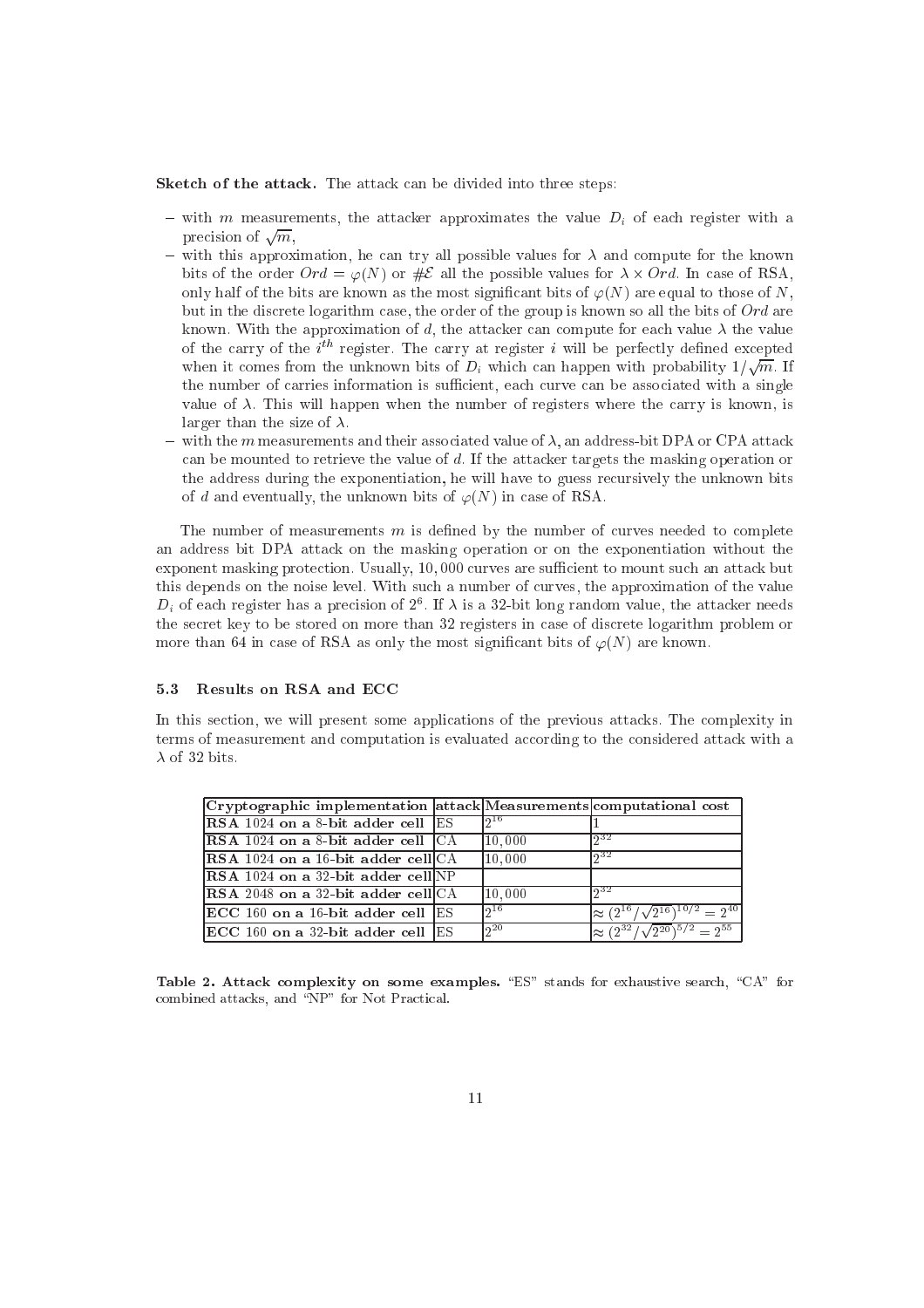#### 6 Conclusion

In this arti
le, we show that the addition performed during an exponent randomization is a risky operation. Indeed, the internal carries due to local buffer overflows during this operation are a side hannel available and se
ret dependent so that the whole private exponent an be recovered for some public key implementations. The SCA feasibility has been demonstrated using near field techniques for gaining the electromagnetic radiations of a FPGA summing two 32-bit words: the presen
e of a arry has been dete
ted.

This new attack is interesting since it targets the countermeasure and not the algorithm that it has to prote
t. Usually this operation is not well-prote
ted and so side hannel leakage an be observed. Finally, the attack can be performed on any exponentiation algorithm except the final phase which is needed only for RSA based cryptosystem. The carry leakage is in general sufficient to attack ECC based cryptosystem since the secret keys are smaller.

## Referen
es

- 1. Johannes Blömer and Alexander May. New Partial Key Exposure Attacks on RSA. In Dan Boneh, editor, CRYPTO, volume 2729 of Lecture Notes in Computer Science, pages 27-43. Springer, 2003.
- 2. Dan Boneh, Glenn Durfee, and Yair Frankel. An Atta
k on RSA Given a Small Fra
tion of the Private Key Bits. In Kazuo Ohta and Dingyi Pei, editors, ASIACRYPT, volume 1514 of Lecture Notes in Computer Science, pages 25-34. Springer, 1998.
- 3. Eric Brier, Benoît Chevallier-Mames, Mathieu Ciet, and Christophe Clavier. Why One Should Also Secure RSA Public Key Elements. In Louis Goubin and Mitsuru Matsui, editors, CHES, volume 4249 of Lecture Notes in Computer Science, pages 324-338. Springer, 2006.
- 4. Eri Brier, Christophe Clavier, and Fran
is Olivier. Correlation Power Analysis with a Leakage Model. In Marc Joye and Jean-Jacques Quisquater, editors, CHES, volume 3156 of Lecture Notes in Computer Science, pages 16-29. Springer, 2004.
- 5. Don Coppersmith. Finding a Small Root of a Bivariate Integer Equation; Factoring with High bits Known. In U. Maurer, editor, Advances in Cryptology - Eurocrypt'96, volume 1070 of LNCS, pages 155-165. Springer-Verlag, 1996.
- 6. Don Coppersmith. Small Solutions to Polynomial Equations, and Low Exponent RSA Vulnerabilities. *J. Cryptology*,  $10(4):233{-}260$ , 1997.
- 7. Jean-Sébastien Coron. Resistance against Differential Power Analysis for Elliptic Curve Cryptosystems. In Çetin Kaya Koç and Christof Paar, editors, CHES, volume 1717 of Lecture Notes in Computer Science, pages 292–302. Springer, 1999.
- 8. Jean-Sebastien Coron, David Lefran
, and Guillaume Poupard. A New Baby-Step Giant-Step Algorithm and Some Appli
ations to Cryptanalysis. In Josyula R. Rao and Berk Sunar, editors, CHES, volume 3659 of Lecture Notes in Computer Science, pages 47–60. Springer, 2005.
- 9. Matthias Ernst, Ellen Jo
hemsz, Alexander May, and Benne de Weger. Partial Key Exposure Atta
ks on RSA up to Full Size Exponents. In Ronald Cramer, editor, EUROCRYPT, volume 3494 of Lecture Notes in Computer Science, pages 371-386. Springer, 2005.
- 10. Pierre-Alain Fouque, Sébastien Kunz-Jacques, Gwenaëlle Martinet, Frédéric Muller, and Frédéric Valette. Power Atta
k on Small RSA Publi Exponent. In Louis Goubin and Mitsuru Matsui, editors, CHES, volume 4249 of Lecture Notes in Computer Science, pages 339–353. Springer, 2006.
- 11. Pierre-Alain Fouque and Frédéric Valette. The Doubling Attack why Upwards Is Better than Downwards. In Colin D. Walter, Çetin Kaya Koç, and Christof Paar, editors, CHES, volume 2779 of Lecture Notes in Computer Science, pages 269-280. Springer, 2003.
- 12. Kouichi Itoh, Tetsuya Izu, and Masahiko Takenaka. Address-Bit Differential Power Analysis of Cryptographic Schemes OK-ECDH and OK-ECDSA. In Burton S. Kaliski Jr., Çetin Kaya Koç, and Christof Paar, editors, CHES, volume 2523 of Lecture Notes in Computer Science, pages 129-143. Springer, 2002.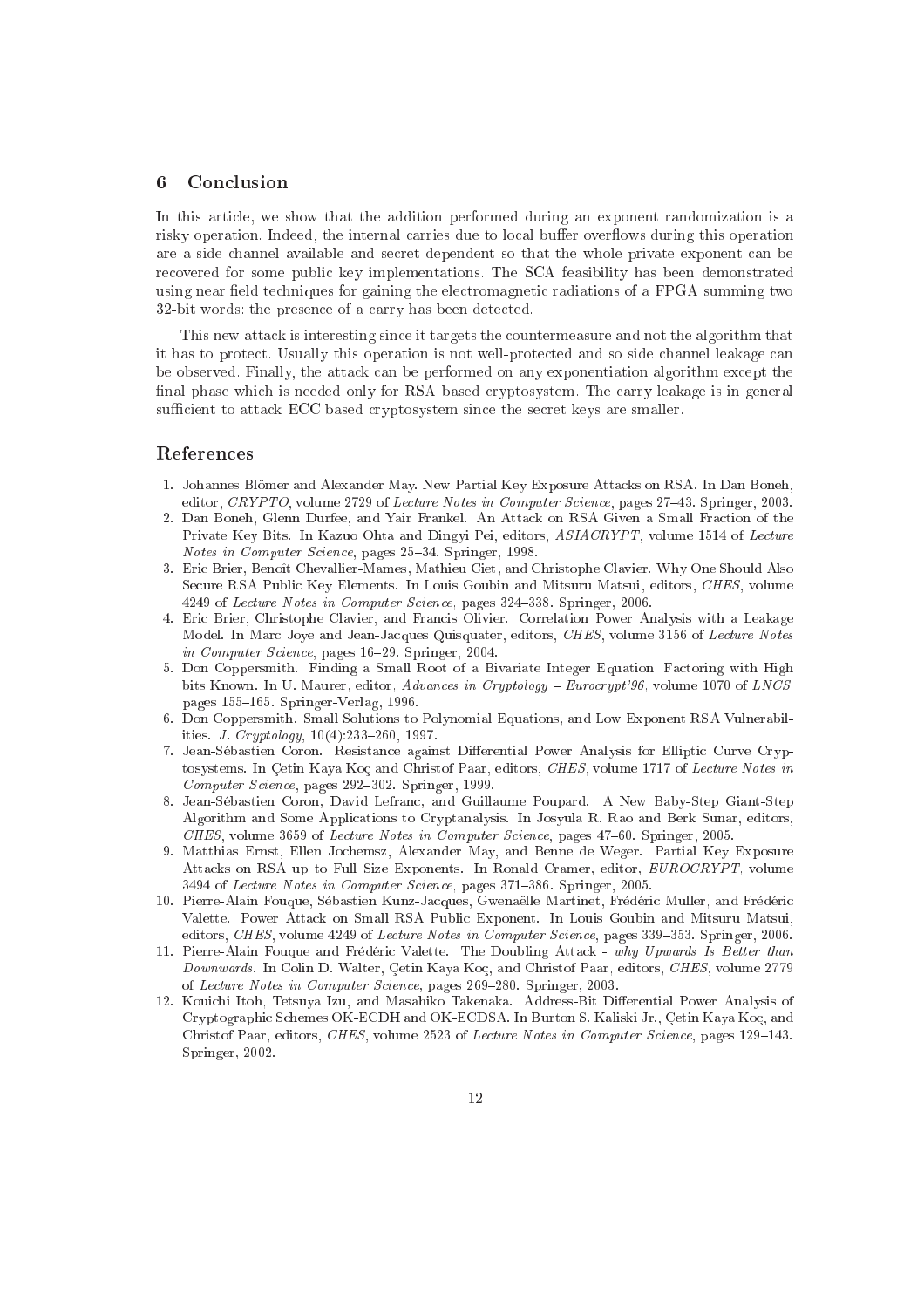- 13. Paul C. Kocher, Joshua Jaffe, and Benjamin Jun. Differential Power Analysis. In Michael J. Wiener, editor, CRYPTO, volume 1666 of Lecture Notes in Computer Science, pages 388-397. Springer, 1999.
- 14. Thomas S. Messerges, Ezzy A. Dabbish, and Robert H. Sloan. Power Analysis Atta
ks of Modular Exponentiation in Smartcards. In Cetin Kaya Koç and Christof Paar, editors, CHES, volume 1717 of Lecture Notes in Computer Science, pages 144-157. Springer, 1999.
- 15. John M. Pollard. Kangaroos, Monopoly and Discrete Logarithms. J. Cryptology,  $13(4):437-447$ , 2000.
- 16. L. Rade and B. Westergren. Mathematics Handbook for Science and Engineering. Sudentlitteratur, Lund, 1998.
- 17. Jean-Pierre Seifert. On authenti
ated omputing and RSA-based authenti
ation. In Vijay Atluri, Catherine Meadows, and Ari Juels, editors, ACM Conference on Computer and Communications Security, pages 122-127. ACM, 2005.
- 18. Douglas R. Stinson. Some baby-step giant-step algorithms for the low hamming weight dis
rete  $logarithm$  problem.  $Math.$   $Comput.$ ,  $71(237):379-391, 2002.$
- 19. Paul C. van Oors
hot and Mi
hael J. Wiener. Improving Implementable Meet-in-the-Middle Attacks by Orders of Magnitude. In Neal Koblitz, editor, CRYPTO, volume 1109 of Lecture Notes in Computer Science, pages 229-236. Springer, 1996.

# A The Addition Strategy

The addition problems start when adding 2 single bits and finishes when able to add 2 words of arbitrary length.

## A.1 The Single Bit Adder

The single bit adder is the most elementary logical circuit of a device. Two kinds of single bit adder exist: the half adder and the full adder. The Half Single Bit Adder (HA) has two inputs labelled a and b and two outputs: the sum s and the carry-out  $c_{out}$ . The value s is the 1-bit sum of a and b while  $c_{out}$  is the carry flag raised in case of overflow. Sum and carry-out are computed as follow:  $s = a \oplus b$  and  $c_{out} = a.b$  The Full Single Bit Adder (FA) is a half adder that takes into account the carry-in bit  $c_{in}$ . The different relations become  $s = a \oplus b \oplus c_{in}$  and  $c_{out} = (a.b) + (b.c_{in}) + (c_{in}.b)$ 

#### A.2 The Word Adder

An  $\ell$ -bit adder is an element used for the addition of two words of  $\ell$  bits each, typically,  $\ell = 8$ , 16 or 32. Let  $A = \sum_{i=0}^{t-1} a_i 2^i$  and  $B = \sum_{i=0}^{t-1} b_i 2^i$  be the two *l*-bit operands,  $C_{in}$  be the carry-in,  $S = \sum_{i=0}^{t-1} s_i 2^i$  be the sum and  $C_{out}$  be the carry-out. The value  $C_{out}$  is the object of the side channel analysis. There is not just one way of building a word adder. Indeed, different strategies exist for dealing with internal carries. Then, the way  $C_{out}$  is computed depends on the word adder design.

The Ripple Carry Adder. This is the most straightforward implementation of a final stage  $\ell$ -bit adder. Carry-ins and carry-outs are chained together requiring  $\ell$  FAs. Fig. 6 describes this design. Let  $c_{out,i}$  and  $c_{in,i}$  be respectively the carry-out and the carry-in of the  $i^{th}$  FA.

Chaining carries together leads to the following relations:  $c_{in,0} \leftarrow C_{in}$ 

for  $0 \leq i \leq \ell$   $c_{in,i+1} \leftarrow c_{out,i}$ 

$$
C_{out} \leftarrow c_{out, \ell-1}.
$$

Then  $C_{out}$  is connected to the carry-out of the last FA.